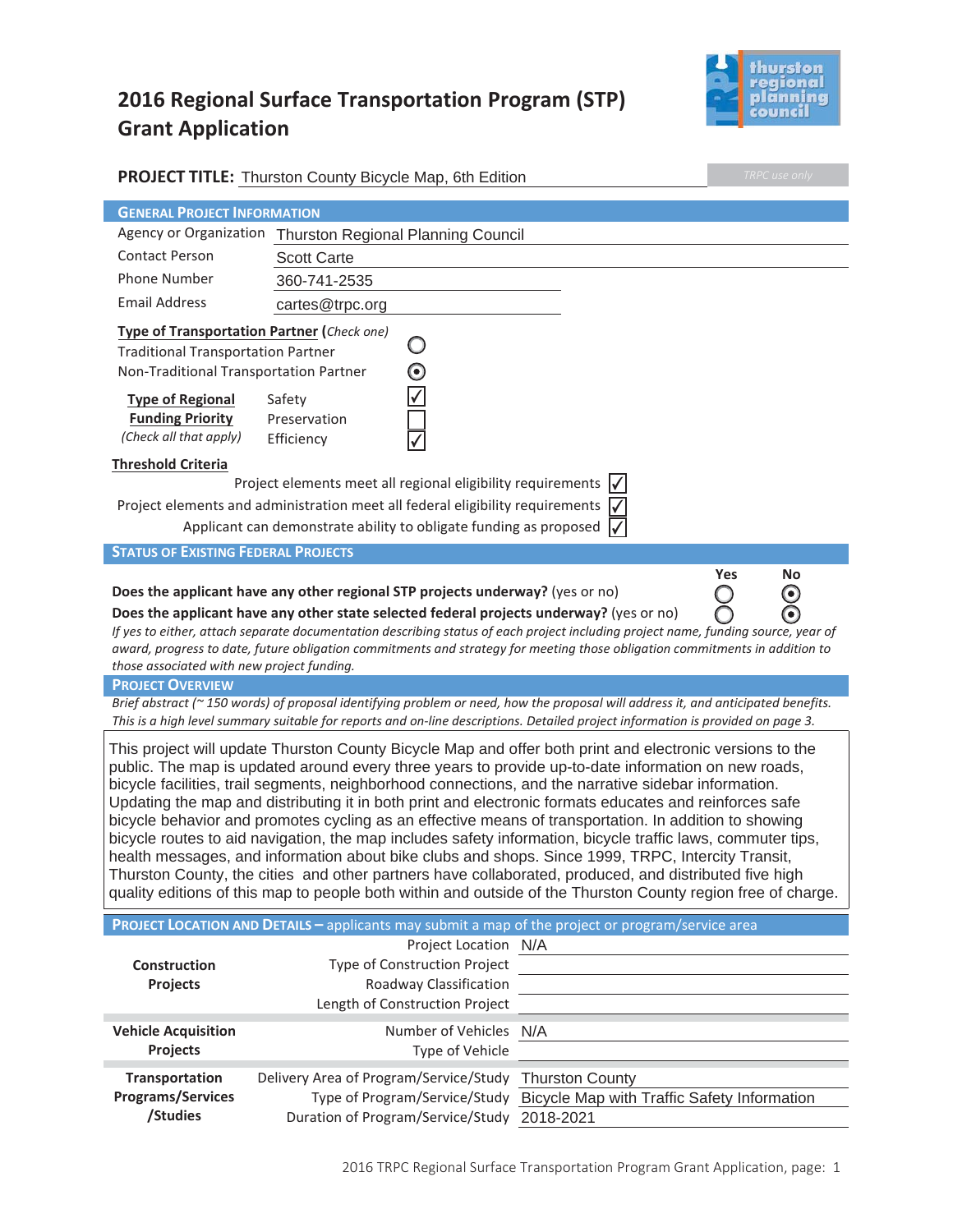| <b>PROJECT PHASING AND COSTS</b>                                                                                                                                                                                                                                                                                                                                                                                                                                                                                                                                                                                                                                                                                                                                                                                                                                                                                                                                                                                              |                                                                                                                                                                                                                                                                                                                                                                                                                                                                                                                                                                                                                  |              |              |                             |                                       |  |  |
|-------------------------------------------------------------------------------------------------------------------------------------------------------------------------------------------------------------------------------------------------------------------------------------------------------------------------------------------------------------------------------------------------------------------------------------------------------------------------------------------------------------------------------------------------------------------------------------------------------------------------------------------------------------------------------------------------------------------------------------------------------------------------------------------------------------------------------------------------------------------------------------------------------------------------------------------------------------------------------------------------------------------------------|------------------------------------------------------------------------------------------------------------------------------------------------------------------------------------------------------------------------------------------------------------------------------------------------------------------------------------------------------------------------------------------------------------------------------------------------------------------------------------------------------------------------------------------------------------------------------------------------------------------|--------------|--------------|-----------------------------|---------------------------------------|--|--|
| Identify project phases and costs                                                                                                                                                                                                                                                                                                                                                                                                                                                                                                                                                                                                                                                                                                                                                                                                                                                                                                                                                                                             |                                                                                                                                                                                                                                                                                                                                                                                                                                                                                                                                                                                                                  | Phase        |              | Cost                        |                                       |  |  |
| <b>Construction Projects</b>                                                                                                                                                                                                                                                                                                                                                                                                                                                                                                                                                                                                                                                                                                                                                                                                                                                                                                                                                                                                  | Preliminary Engineering/Design:                                                                                                                                                                                                                                                                                                                                                                                                                                                                                                                                                                                  |              |              | \$                          |                                       |  |  |
| (mark the appropriate phase                                                                                                                                                                                                                                                                                                                                                                                                                                                                                                                                                                                                                                                                                                                                                                                                                                                                                                                                                                                                   | Right-of-Way:                                                                                                                                                                                                                                                                                                                                                                                                                                                                                                                                                                                                    |              |              |                             |                                       |  |  |
| and enter cost)                                                                                                                                                                                                                                                                                                                                                                                                                                                                                                                                                                                                                                                                                                                                                                                                                                                                                                                                                                                                               | Construction:                                                                                                                                                                                                                                                                                                                                                                                                                                                                                                                                                                                                    |              |              | $\frac{5}{5}$               |                                       |  |  |
| <b>Vehicle Acquisition Projects</b>                                                                                                                                                                                                                                                                                                                                                                                                                                                                                                                                                                                                                                                                                                                                                                                                                                                                                                                                                                                           | Vehicle Purchase                                                                                                                                                                                                                                                                                                                                                                                                                                                                                                                                                                                                 |              |              |                             |                                       |  |  |
| <b>Transportation Programs,</b>                                                                                                                                                                                                                                                                                                                                                                                                                                                                                                                                                                                                                                                                                                                                                                                                                                                                                                                                                                                               |                                                                                                                                                                                                                                                                                                                                                                                                                                                                                                                                                                                                                  |              |              |                             |                                       |  |  |
| Services, or Studies                                                                                                                                                                                                                                                                                                                                                                                                                                                                                                                                                                                                                                                                                                                                                                                                                                                                                                                                                                                                          | Programs, Studies, or Services                                                                                                                                                                                                                                                                                                                                                                                                                                                                                                                                                                                   |              |              |                             |                                       |  |  |
|                                                                                                                                                                                                                                                                                                                                                                                                                                                                                                                                                                                                                                                                                                                                                                                                                                                                                                                                                                                                                               | *Construction proposals that include two or more project phases spanning more than one year must include a separate application for each phase.                                                                                                                                                                                                                                                                                                                                                                                                                                                                  |              |              | 44175                       |                                       |  |  |
| <b>YEAR OF OBLIGATION</b>                                                                                                                                                                                                                                                                                                                                                                                                                                                                                                                                                                                                                                                                                                                                                                                                                                                                                                                                                                                                     |                                                                                                                                                                                                                                                                                                                                                                                                                                                                                                                                                                                                                  |              |              |                             |                                       |  |  |
| FFY 2017 - 2019 Project Obligation                                                                                                                                                                                                                                                                                                                                                                                                                                                                                                                                                                                                                                                                                                                                                                                                                                                                                                                                                                                            |                                                                                                                                                                                                                                                                                                                                                                                                                                                                                                                                                                                                                  | 2017         | 2018         | 2019                        |                                       |  |  |
| Select the preferred federal fiscal year the project will obligate*                                                                                                                                                                                                                                                                                                                                                                                                                                                                                                                                                                                                                                                                                                                                                                                                                                                                                                                                                           |                                                                                                                                                                                                                                                                                                                                                                                                                                                                                                                                                                                                                  |              | $\bm{\odot}$ |                             |                                       |  |  |
| Select an alternate federal fiscal year the project could obligate                                                                                                                                                                                                                                                                                                                                                                                                                                                                                                                                                                                                                                                                                                                                                                                                                                                                                                                                                            |                                                                                                                                                                                                                                                                                                                                                                                                                                                                                                                                                                                                                  |              |              | (o)                         |                                       |  |  |
|                                                                                                                                                                                                                                                                                                                                                                                                                                                                                                                                                                                                                                                                                                                                                                                                                                                                                                                                                                                                                               | *Applicants are expected to obligate their project on time, as stated on this application and indicated on the award letter, if the project proposal is selected.                                                                                                                                                                                                                                                                                                                                                                                                                                                |              |              |                             |                                       |  |  |
| <b>STP FUNDING REQUEST AND MATCHING REVENUES</b>                                                                                                                                                                                                                                                                                                                                                                                                                                                                                                                                                                                                                                                                                                                                                                                                                                                                                                                                                                              |                                                                                                                                                                                                                                                                                                                                                                                                                                                                                                                                                                                                                  |              |              |                             |                                       |  |  |
| Federal Funding Request and Match (non-federal share)                                                                                                                                                                                                                                                                                                                                                                                                                                                                                                                                                                                                                                                                                                                                                                                                                                                                                                                                                                         |                                                                                                                                                                                                                                                                                                                                                                                                                                                                                                                                                                                                                  |              |              |                             | *Applicants must provide a minimum of |  |  |
| From Project Applicant*                                                                                                                                                                                                                                                                                                                                                                                                                                                                                                                                                                                                                                                                                                                                                                                                                                                                                                                                                                                                       | Local funding or other sources                                                                                                                                                                                                                                                                                                                                                                                                                                                                                                                                                                                   | \$5965       |              |                             | 13.5% non-federal share to federal    |  |  |
|                                                                                                                                                                                                                                                                                                                                                                                                                                                                                                                                                                                                                                                                                                                                                                                                                                                                                                                                                                                                                               | <b>State funding</b>                                                                                                                                                                                                                                                                                                                                                                                                                                                                                                                                                                                             |              | share.       |                             |                                       |  |  |
|                                                                                                                                                                                                                                                                                                                                                                                                                                                                                                                                                                                                                                                                                                                                                                                                                                                                                                                                                                                                                               | STP Grant Request \$38210                                                                                                                                                                                                                                                                                                                                                                                                                                                                                                                                                                                        |              | Example      |                             |                                       |  |  |
|                                                                                                                                                                                                                                                                                                                                                                                                                                                                                                                                                                                                                                                                                                                                                                                                                                                                                                                                                                                                                               |                                                                                                                                                                                                                                                                                                                                                                                                                                                                                                                                                                                                                  |              |              |                             | Total Project Cost is \$100,000       |  |  |
|                                                                                                                                                                                                                                                                                                                                                                                                                                                                                                                                                                                                                                                                                                                                                                                                                                                                                                                                                                                                                               | Total Project/Phase Revenue                                                                                                                                                                                                                                                                                                                                                                                                                                                                                                                                                                                      | S 44175      |              | Federal STP Funds: \$86,500 | Minimum non-federal share: \$13,500   |  |  |
|                                                                                                                                                                                                                                                                                                                                                                                                                                                                                                                                                                                                                                                                                                                                                                                                                                                                                                                                                                                                                               | SUPPORT FOR THE REGIONAL TRANSPORTATION PLAN, SUSTAINABLE THURSTON OR OTHER REGIONAL INITIATIVES                                                                                                                                                                                                                                                                                                                                                                                                                                                                                                                 |              |              |                             |                                       |  |  |
| Identify ways in which the proposed project supports the goals and policies of the Regional Transportation Plan, implementation<br>of Sustainable Thurston transportation initiatives, or other regional initiatives. Examples of other initiatives include, but are not<br>limited to, Urban Corridor Communities and associated District Plans, Healthy Kids Safe Streets Action Plan, South Thurston<br>Economic Development Initiative, Walk and Roll, Commute Trip Reduction, I-5 Action Plan, Bountiful Byways, Smart Corridors.<br>The bike map directly supports RTP policies and supportive measures, including : 2.d Promote public<br>education on the rights and responsibilities of automobile drivers, bicyclists, and walkers; 11.f Support<br>education programs for motorists and bicyclists to increase understanding of bicycling laws, and encourage<br>safe and lawful sharing of the road; Goal 11 Bicycling - Supportive Measure, "Continue to update and<br>publish the Thurston County Bicycle Map." |                                                                                                                                                                                                                                                                                                                                                                                                                                                                                                                                                                                                                  |              |              |                             |                                       |  |  |
|                                                                                                                                                                                                                                                                                                                                                                                                                                                                                                                                                                                                                                                                                                                                                                                                                                                                                                                                                                                                                               |                                                                                                                                                                                                                                                                                                                                                                                                                                                                                                                                                                                                                  |              |              |                             |                                       |  |  |
| <b>CERTIFICATION ACCEPTANCE</b>                                                                                                                                                                                                                                                                                                                                                                                                                                                                                                                                                                                                                                                                                                                                                                                                                                                                                                                                                                                               |                                                                                                                                                                                                                                                                                                                                                                                                                                                                                                                                                                                                                  |              |              |                             |                                       |  |  |
| <b>CA Agency and Representative</b><br><b>CA Signature and Date</b>                                                                                                                                                                                                                                                                                                                                                                                                                                                                                                                                                                                                                                                                                                                                                                                                                                                                                                                                                           | R. Veena labbutt<br>Jabby 26                                                                                                                                                                                                                                                                                                                                                                                                                                                                                                                                                                                     | $-$ Thurston |              | $e$ (ione                   | $10^{-7}$                             |  |  |
|                                                                                                                                                                                                                                                                                                                                                                                                                                                                                                                                                                                                                                                                                                                                                                                                                                                                                                                                                                                                                               |                                                                                                                                                                                                                                                                                                                                                                                                                                                                                                                                                                                                                  |              |              |                             |                                       |  |  |
| <b>Project Verification and Endorsement</b>                                                                                                                                                                                                                                                                                                                                                                                                                                                                                                                                                                                                                                                                                                                                                                                                                                                                                                                                                                                   | This project proposal reflects established local funding priorities consistent with the Regional Transportation Plan.<br>Costs represent accurate planning level estimates needed to accomplish the work described herein. The project<br>described is financially feasible, and local match revenue identified above is available and will be committed to the<br>project if it receives the requested STP grant. If selected, the project will obligate funding by the date indicated<br>on the award letter; failure to do so may result in loss of funding for the project and funds will not be restored. I |              |              |                             |                                       |  |  |
| realize that the use of federal funds for this project entails administrative and project compliance requirements<br>over which TRPC has no control, and for which this agency or organization will be responsible. This project has the                                                                                                                                                                                                                                                                                                                                                                                                                                                                                                                                                                                                                                                                                                                                                                                      |                                                                                                                                                                                                                                                                                                                                                                                                                                                                                                                                                                                                                  |              |              |                             |                                       |  |  |

R. Veeno Tubutt Interim Executive Director, TRPC.<br>Name and Title of Designated Representative

full endorsement of the governing body/leadership of this agency or organization.

R Usua Jehn Ab

2016 TRPC Regional Surface Transportation Program Grant Application, page: 2

 $0.10, 2016$ 

Date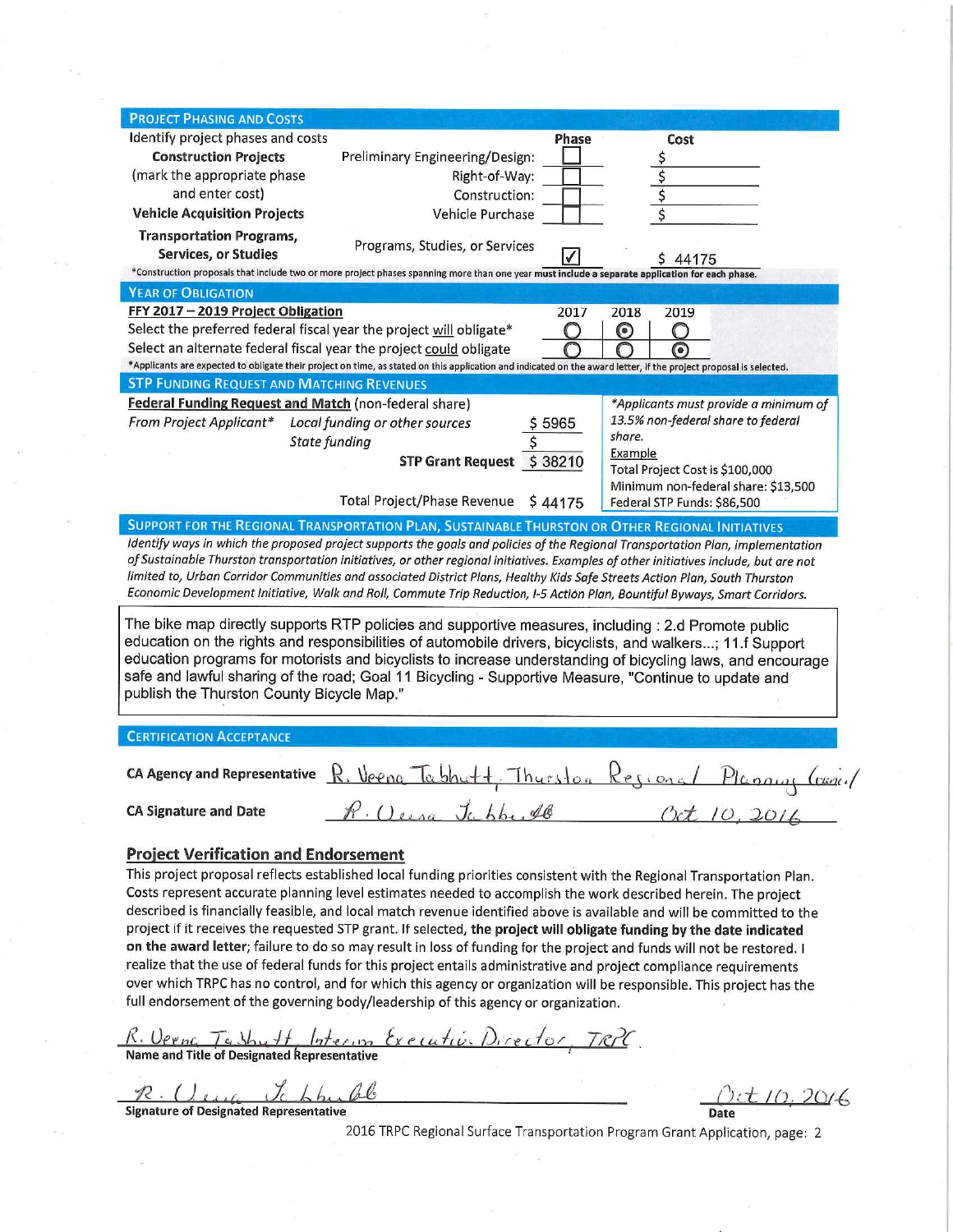#### **Project Title:**  Thurston County Bicycle Map, 6th Edition

### **PROJECT DESCRIPTION & SIGNIFICANCE (2 PAGES MAX, 10 POINT FONT MINIMUM)**

*Using the space provided on pages 3 and 4 below, please address the following in your narrative: Describe the proposed project and why it is a regional funding priority, paying particular attention to benefits the proposal will deliver. Consider all modes of travel in your description. Identify any collaboration or partnership with other entities with a vested interest in this project. Note whether this project leverages previous work, such as an implementation phase of a previous study or design phase, or whether it lays the groundwork for subsequent implementation phases. Describe any efforts that will help ensure this project can meet its obligation commitments. Indicate how this proposal supports the goals and policies of the Regional Transportation Plan, the transportation initiatives in Sustainable Thurston, or other adopted community plans and goals.* 

The Thurston County Bicycle Map is TRPC's most popular document in both print and in online visits to its website. Last updated in 2015, 36,000 copies of the 5th edition were printed and distributed to bike shops, colleges, city halls, work sites, schools, libraries, sporting goods stores, and a variety of other community locations. Based on past distribution rates, staff expects the existing supply of maps will be diminished by spring in 2018.

Thurston County is becoming well known for its trail network, road rides, and its mountain biking trails. Over the last 17 years, the bike map has served bicyclists from all over the county and the greater Pacific Northwest to help plan their routes for a variety of trips. The Capital Bicycle Club shares copies of the map at the Seattle Bike Expo to promote bicycle tourism in the county, Intercity Transit uses the map to promote the Bicycle Commuter Contest, the Walk N Roll Program uses it to teach students how to read a map and bike safely in traffic, the region's CTR program distributes it to encourage bicycle commuting, and people new to the community are excited to obtain their first copy and are amazed at the bike facilities the region offers.

The bike map serves as a navigational aid to people searching for the safest, most convenient route for everyday practical trips such as going to work, school, a store, the library, the farmers market, or a park. It is also referenced to plan more extended routes to train for the Seattle to Portland Bike Ride or to simply have a fun social ride with family members or friends. Each edition improves upon the last. The 2015 edition added mountain biking trails and created a geo-referenced map that can be used on a GPS enabled smart phone, allowing a user riding in Capitol Forest or anywhere else in the county, to track their location without a cellular signal and avoid becoming lost.

The bike map requires updating to ensure the road network, bike lanes, trails, wide shoulders, neighborhood connections, and other conditions affecting bicycle travel are accurate and safe for use. TRPC staff works closely with all of the jurisdictions to obtain new data and update the map's database. While web tools such as Google Maps are convenient and easily accessible, their bicycle route data is provided through crowd sourcing and is not verified for accuracy. The bike map's route information is validated by local public works and transportation department staff as suitable for publication. This distinction is important to the bike map's unique role in providing current, accurate, and safe information to people who are bicycling in our region's communities.

In addition to bicycle facilities, the map includes a variety of other useful bike related information:

- Bicycle riding skills and safety tips
- Bicycle traffic laws
- Trail courtesy tips
- Health promotion messages
- Instructions to load a bike on transit bus bike racks
- Links to the Washington State and Pierce County Bike Maps

Important contact information is also provided:

- Emergency services
- Public works maintenance
- Puget Sound region transit agencies
- Bike shops, community bike repair locations, and bicycle clubs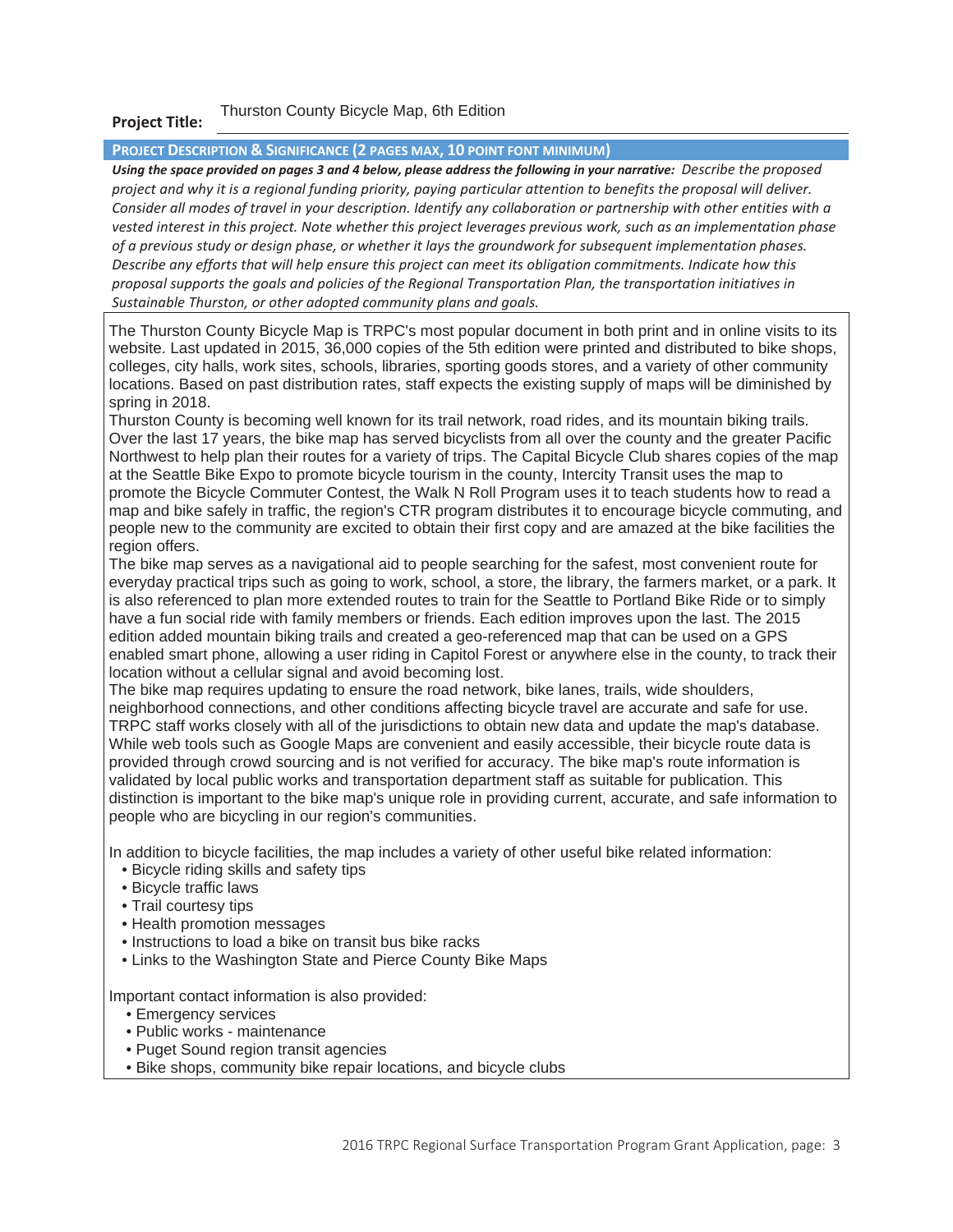#### **Project Title:**  Thurston County Bicycle Map, 6th Edition

**PROJECT DESCRIPTION & SIGNIFICANCE (continued)**

This project will produce:

1. A sixth edition of the Thurston County Bicycle Map. The cartography will update all changes to the street network and bicycle infrastructure. The layout design, figures, photographs, and narrative content will be refreshed. A 3 year supply of maps will be printed and made available at a variety of convenient locations throughout the county and upon request. The life cycle of the sixth edition is anticipated to supply and serve the community from Spring 2018 through Winter 2021.

2. Marketing, distribution, and storage of the print edition

3. Electronic versions of the map will be updated and posted to www.thurstoncountybikemap.org including:

• Downloadable versions of the print edition in a format that can be viewed with computers and mobile devices

• An online interactive map tool that provides route suggestions, distances, and elevation profiles based on users' origins and destinations

• A downloadable geo-referenced map for GPS-enabled smart phones to track a user's location without wireless service

• Online instructions and links to smart phone apps to support viewing the online map products with a variety of devices

K:\GUEST\Transportation\STP-CMAQ-TAP Funding and Obligations\CY2017 Process\ProcessMaterials\ApplicationForms\2016 STP Application Form.doc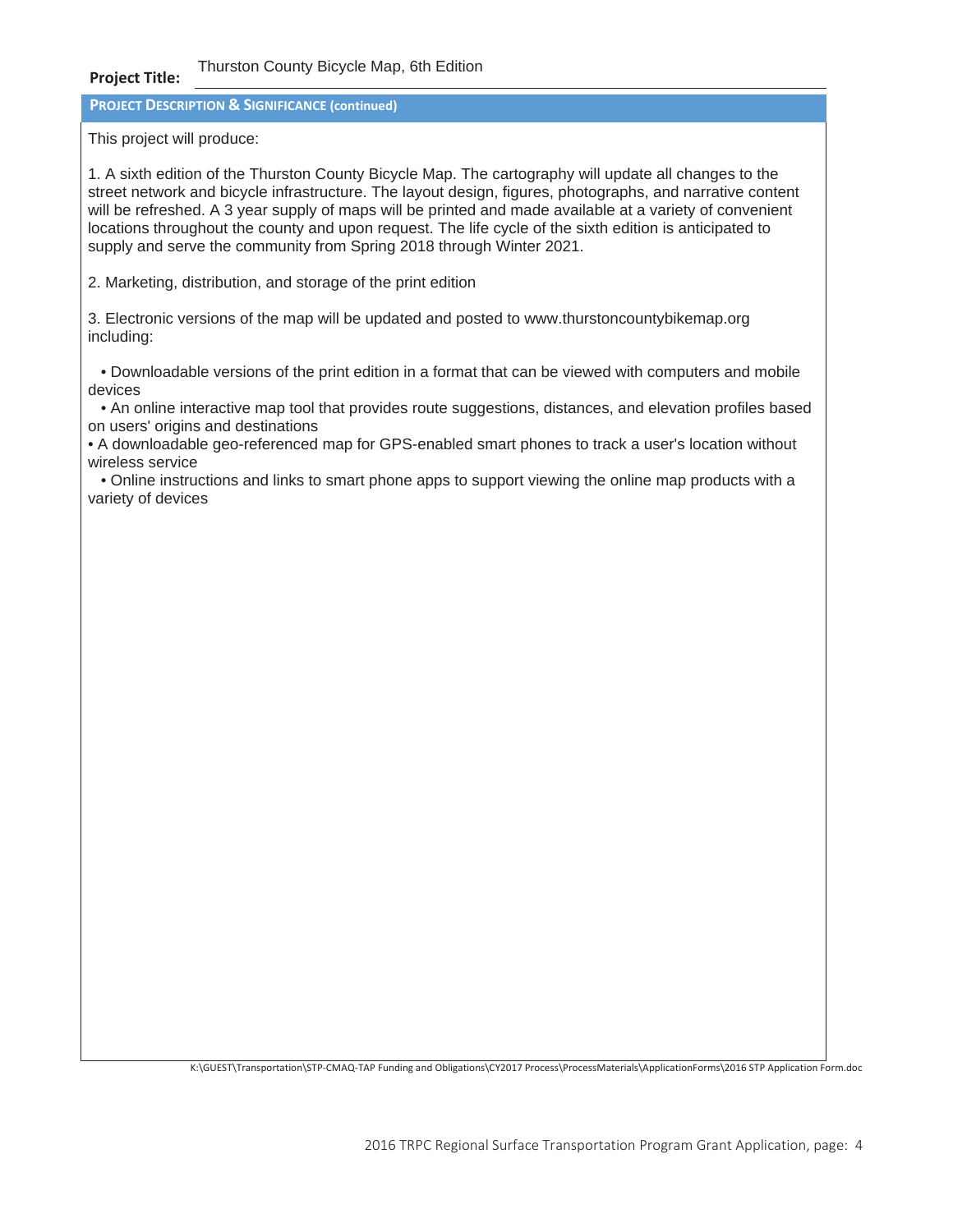

October 7, 2016

**Thurston Regional Planning Council** 2424 Heritage Ct. SW Olympia, WA 98502

Dear Thurston Regional Planning Council,

Intercity Transit is very pleased to endorse the Thurston Regional Planning Council's (TRPC) Surface Transportation Program (STP) grant application related to the Thurston County Bicycle Map update. This map is an indispensable tool for bike enthusiasts and novices alike. It is also one of the most popular publications we distribute throughout our system and at our transit fairs.

Many governments, non-profits, and citizen groups within Thurston County have labored for years to give us the outstanding bicycle network we now enjoy and rely upon. Our network of multi-use paths such as the Western-Chehalis Trail, the Yelm to Tenino Trail, and the Woodland Trail are the envy of communities across the country. How these trails tie into our transit system, bike lanes, the rest of our transportation infrastructure, and other community facilities is of vital importance to our citizens. The bicycle map meets this need and is an important educational tool for encouraging safe and courteous riders and improving the overall fitness of our community. It is also an important recruiting tool to encourage greater levels of bicycle ridership and a healthier lifestyle, which nicely complements Intercity Transit's broader mission.

Intercity Transit takes great pride in supporting bicycling as an integral and sustainable mode of transportation throughout our service area. Keeping the Thurston County Bicycle Map current, attractive, user-friendly, and free is an important component of our broader public transportation system.

Thank you for your consideration of this worthy project!

Sincerely,

Ann Freeman-Manzanares General Manager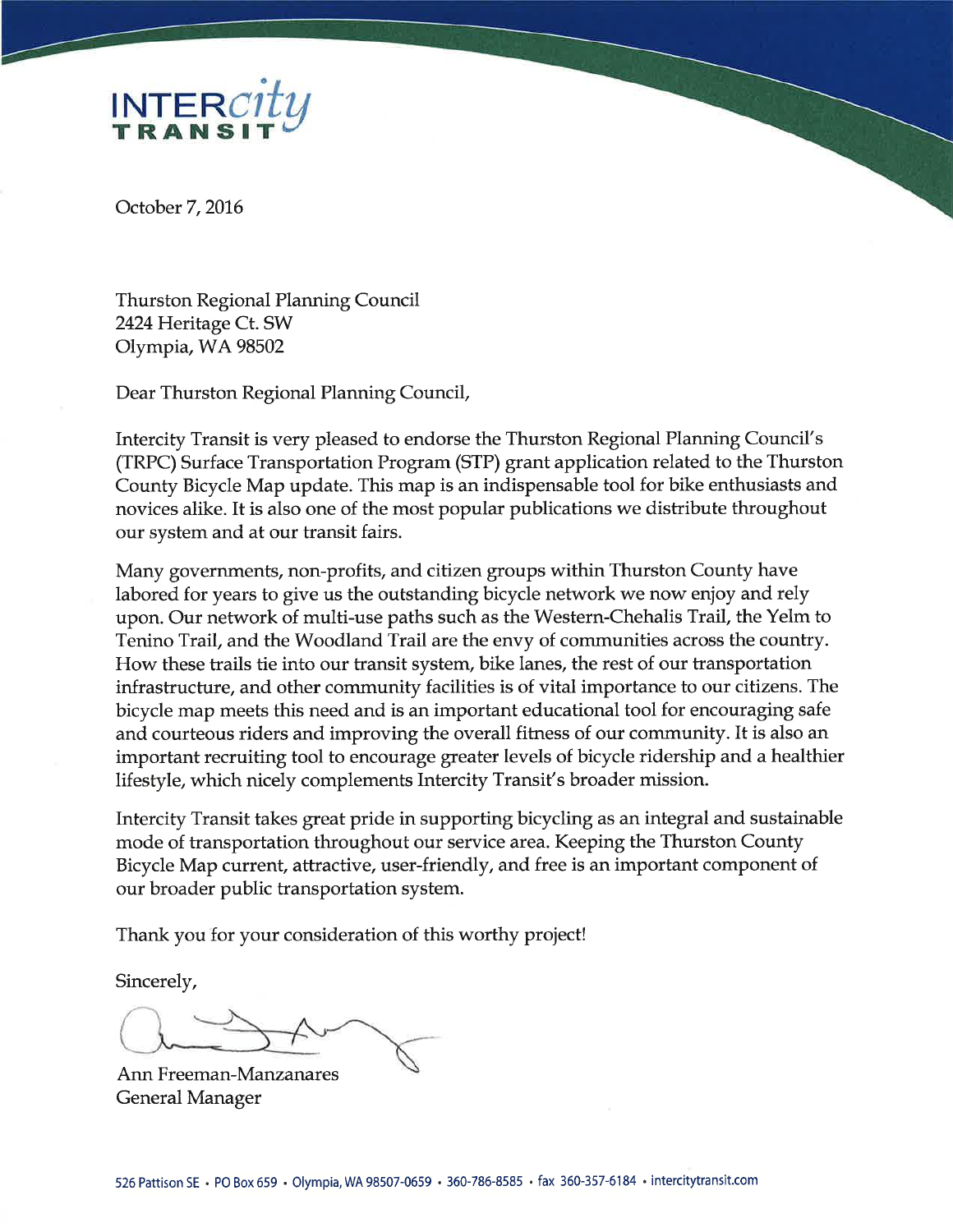

October 9, 2016

Thurston Regional Planning Council 2424 Heritage Court SE Suite A Olympia, WA 98502

Subject: Support for Thurston County Bicycle Map 6<sup>th</sup> Edition Funding Request

Council Members,

Olympia Safe Streets Campaign (OSSC) advocates for active transportation that is safe, accessible and promotes community health. We enthusiastically support the application by TRPC to receive funds to maintain and distribute the Thurston Bicycle Map.

In the past, OSSC has been a recipient of TRPC grant funds and had taken the lead on a cooperative effort to create, update and distribute the Bicycle Map. Lacey, Olympia, Tumwater, Thurston County, Yelm, Climate Solutions, Department of Ecology, Capital Bicycling Club, and Intercity Transit all supported the 2012 funding cycle that funded two editions of the Bike Map. We are pleased that TRPC is able to make this project their own and we look forward to continuing updates and wide availability of the map. This is an important tool for local cyclists and for visitors.

We will continue to support the map through ongoing communication to TRPC staff about updates and by assisting with promotion.

Karentlessmer

Karen Messmer, President Olympia Safe Streets Campaign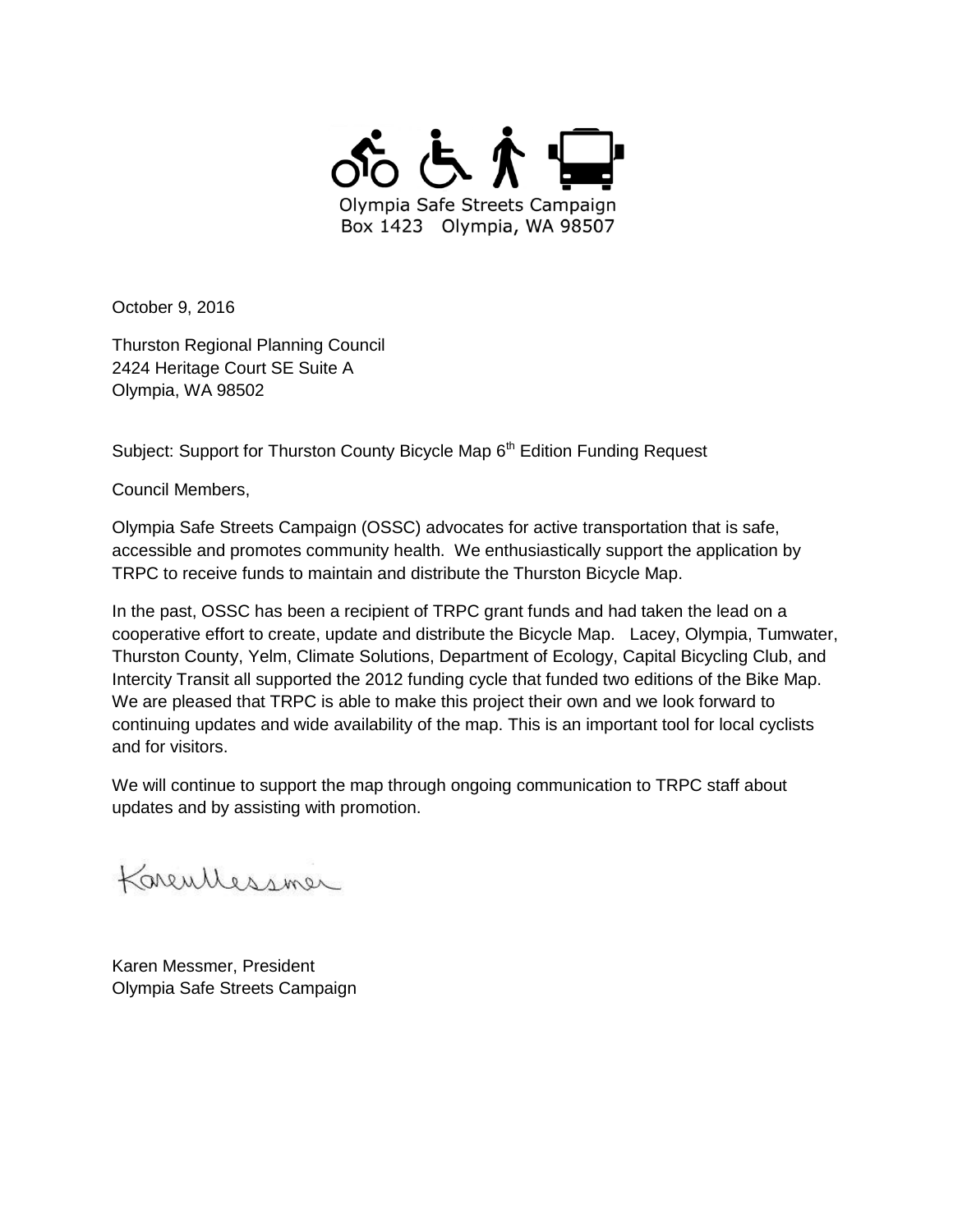

**COUNTY COMMISSIONERS Cathy Wolfe District One** 

Sandra Romero District Two

**Bud Blake District Three** 

## **PUBLIC HEALTH AND SOCIAL SERVICES DEPARTMENT**

**Tom Stuebner, MSPH Director** Rachel C. Wood, MD, MPH **Health Officer** 

**Transportation Alternatives Program Call for Projects** c/o Paul Brewster – Thurston Regional Planning Council 2424 Heritage Ct. SW Olympia, WA 98502

October 12, 2016

Dear TRPC Transportation Alternatives Program Grant Reviewers,

I write to offer support to the proposal from Thurston Regional Planning Council to update and reproduce the Thurston County Bicycle Map. This funding opportunity had supported the printing of the map previously (a 2011 Olympia Safe Streets Campaign TAP application) and that small grant was leveraged into substantial effort to update and reproduce the bicycle map more than once, with much of the mapping and design work being conducted by TRPC staff. It is very appropriate then that for this next round, Thurston Regional Planning Council be the lead on the project and recipient of the funds to help cover these technical costs as well as the re-printing of the map. The next edition (likely by 2018) will no doubt continue to improve on map, which has been very popular in the community since its inception back in 2000.

The bicycle map is a great information resource for not just bicyclists but others using the trail system or other facilities on our region's public roadways and streets. It helps to implement not only the Thurston Thrives, which has an objectives of residents being "encouraged to walk/bicycle/be active" and "have support for using active transportation," and Sustainable Thurston and Regional Transportation Plan goals of a Multimodal Transportation System, especially policy 2d. "Promote public education on the rights and responsibilities of automobile drivers, bicyclists...and ways to travel together efficiently and safely." RTP Policy 11f, also notes the importance of providing education about bicycling lawfully and sharing the road.

We thank you for your consideration of this and other proposals that enhance the support for healthy, active forms of transportation. Investing in improvements that make walking and bicycling easier is a critically important way that our community can continue to improve its health outcomes and become a more thriving place to live.

Sincerely.

Tom Sherrer

Tom Stuebner, MSPH Director

> 412 Lilly Rd. N.E., Olympia, Washington 98506-5132 (360) 867-2500 FAX (360) 867-2601 TDD (360) 867-2603 TDD (800) 658-6384 www.co.thurston.wa.us/health